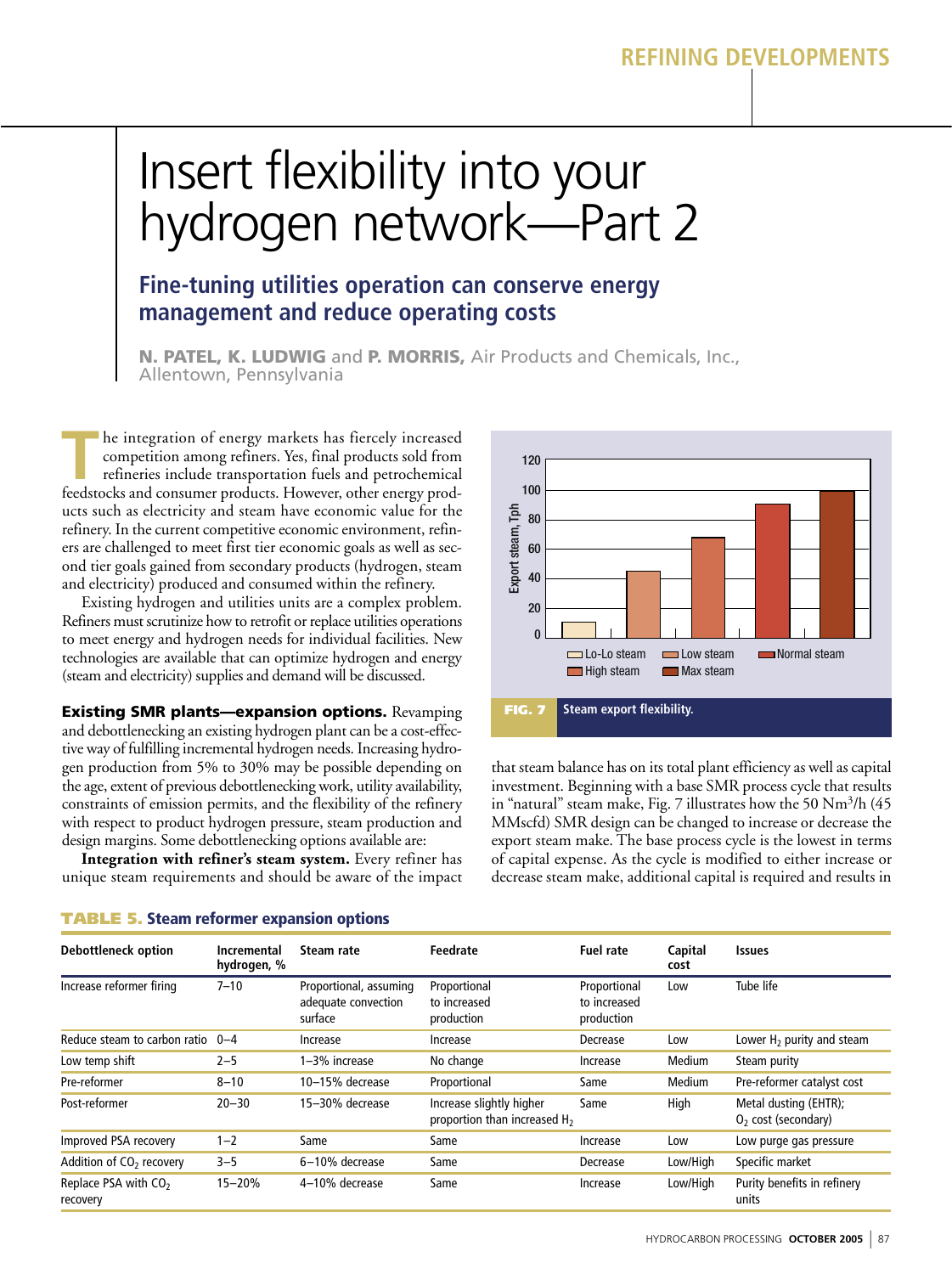## **REFINING DEVELOPMENTS**





a higher capital component in the total unit cost of hydrogen (Fig. 8). The need for and value of steam within a refinery will dictate the type of SMR to be built.

Natural steam production. Desulfurized feed is mixed with process steam and is preheated in a mixed feed preheat coil in the convection section. Preheating the feed reduces the amount of convection section heat to be recovered by the steam system and also reduces the radiant section fuel firing. The process gas heat recovery train consists of a waste heat boiler, feed preheater, boiler feedwater preheater and makeup water heater. The convection section heat recovery train consists of boiler coils, mixed feed preheat coil, steam superheat coil and boiler feedwater preheat coil (economizer). The natural steam production for the base case would be approximately 70 tph (see Fig. 9).

High-steam production. If the refinery requirements favor high-steam export, the process configuration as described above is modified to delete the mixed feed preheat coil (Fig. 10). Feed and steam now enter the steam reformer at a substantially reduced temperature (around 370°C or 700°F). Therefore, additional firing is required in the radiant section to achieve the required reaction temperatures. Further, because of the dele-



#### **TABLE 6. Typical totally integrated cogen/SMR** economics

| <b>Dimensions</b>          |      | <b>Economics</b>                      | MM \$/yr |
|----------------------------|------|---------------------------------------|----------|
| $H2$ , kNm <sup>3</sup> /h | 88   | Capital charges                       | 6.12     |
| Export steam, tph          | 160  | Nat. gas (\$76/1,000 m <sup>3</sup> ) | 4.47     |
| Export power, MW           | 41   | Total                                 | 10.59    |
| Heat rate, kWh/kWh         | 1.55 | Unit cost, \$/kWh                     | 0.031    |
| Capital, \$/kW             | 700  |                                       |          |
|                            |      |                                       |          |

Note: These energy prices are used for comparative purposes only

tion of the mixed feed preheater coil, that duty also goes toward steam generation.

Maximized steam production. To further increase the export steam capability of the plant, a low-temperature shift (LTS) reactor can be added (Fig. 11). This provides additional heat recovery from the syngas train; it is recovered in the boiler feedwater preheater. Typical temperature at the inlet to the LTS reactor is 200°C (400°F).

Additional enhancement of steam export is possible through the addition of auxiliary firing in the convection section of the steam reformer (Fig. 11). Natural draft burners are mounted in the convection section and auxiliary firing is established to the extent of increased export steam demand. Additional boiler coils are provided to recover the auxiliary firing duty in the convection section. This option enables the operator to tailor the steam production to the refinery site demand without largely upsetting hydrogen production. For example, auxiliary firing can be provided in the event of a power outage resulting in a sudden increase in steam demand.

Low-steam production. If the refinery requirement favors limiting the export steam amount to a lower than normal level, the "natural" process configuration is modified to include a combustion air preheater in the convection section (see Fig. 12). Ambient air is compressed in a centrifugal forced draft fan and is sent to the convection section for heat recovery against hot flue gas. Preheating combustion air reduces the amount of convection section duty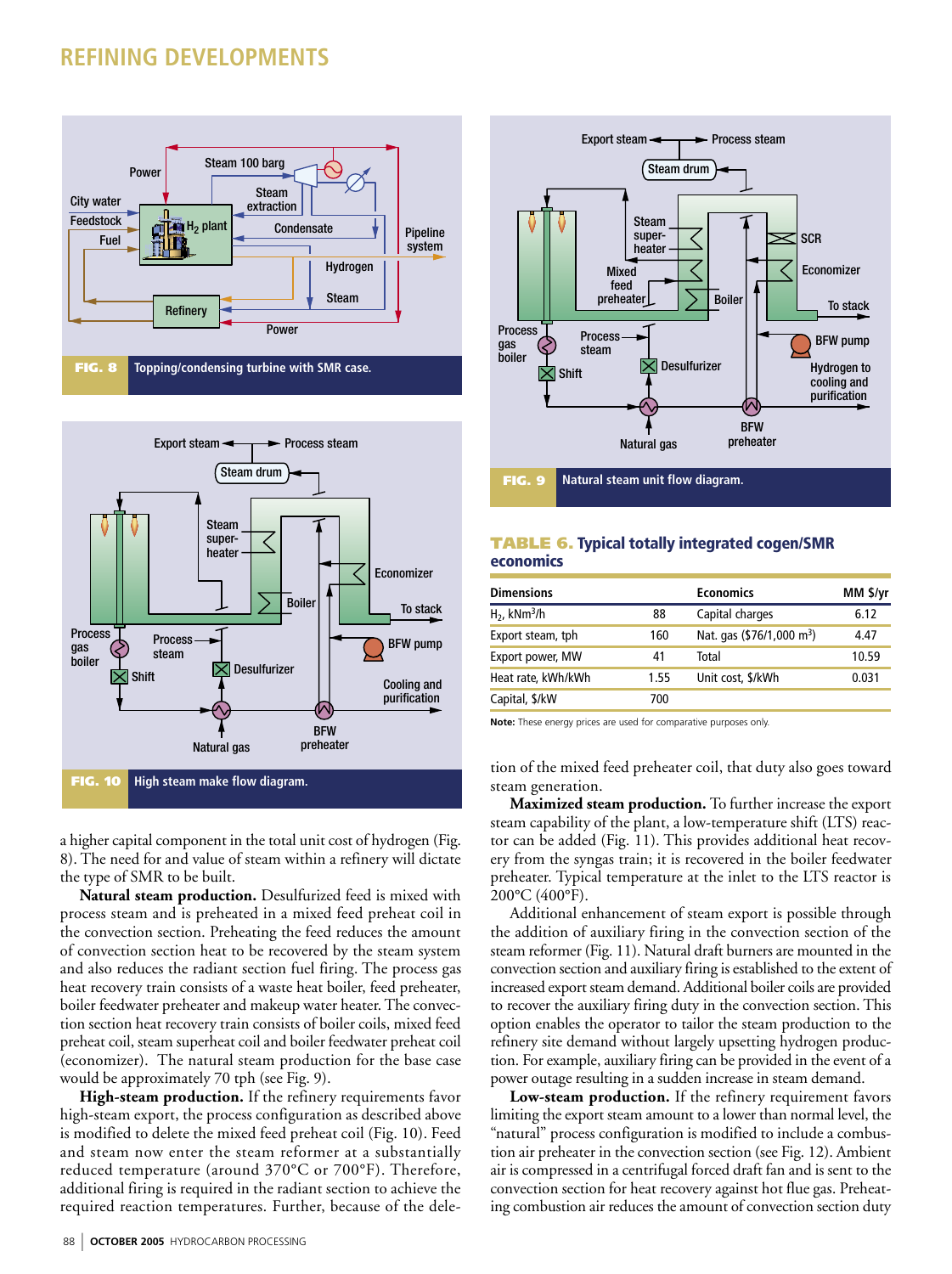## **REFINING DEVELOPMENTS**



to be recovered by the steam system. The air preheater also reduces the total firing in the radiant section.

Minimize steam production. If refinery requirements dictate even further reduction of export steam quantity, this can be achieved by installing a pre-reformer to the process configuration (Fig. 13). Feed and steam are preheated and sent to the pre-reformer reactor. Process gas from the pre-reformer is further preheated in the convection section before entering the steam reformer.

First, adding a pre-reformer impacts the total plant efficiency by initiating the steam reforming reactions outside of the radiant section. Next, installing a pre-reformer allows further preheat of the process gas without fear of cracking, thus reducing the amount of convection section duty to be recovered by the steam system. Finally, since part of the steam reforming process takes place outside the radiant box, the total radiant duty is also reduced, thus lowering firing. Fig. 14 summarizes the impact each of the above cycles has on the capital cost of the hydrogen plant.

**Utility integration.** In terms of volume and value for a typical refinery,  $H_2$  is generally the largest product that is outsourced. Consequently, the entire project will usually be structured around  $H_2$  in terms of timing, location and economic viability. However, other utility needs should also be carefully evaluated during the planning stages of a refinery clean fuels project. An industrial gas company can evaluate these options, select the optimum processing technology, and analyze utility synergies with the host refinery. This effort can take several months to complete. If all needs are evaluated in parallel and the appropriate design features are included at an early stage, it is possible to reduce the net cost of hydrogen, steam and electric power.

Hydrogen, steam and power integration. The SMR, which is principally designed for the production of hydrogen, can also produce both steam and electric power economically. Technically, SMR is an endothermic reaction. However, for acceptable kinetics, the temperature has to be above 785°C  $(1,450°F)$  in the radiant section of the reformer furnace. Hence, waste heat is usually available. Normally, waste heat is used to





make export steam for process uses. An SMR also consumes power for fans, compressors and pumps.

In many cases, sufficient power can be produced to meet not only the hydrogen plant's own internal needs but also export some to the host refinery and/or the local electrical grid. This technology is proven and cost-effective. Often, electrical power generation can represent a higher value end-use of steam. Once hydrogen and steam requirements have been established, the amount of power produced can be set by incorporating the appropriate power generation technology, which will be integrated into the total plant design.

Waste heat is available from two sources in a typical steam reformer:

- 1. Heat in the reformer furnace flue gases and
- 2. Heat in the process gases coming out of the reformer.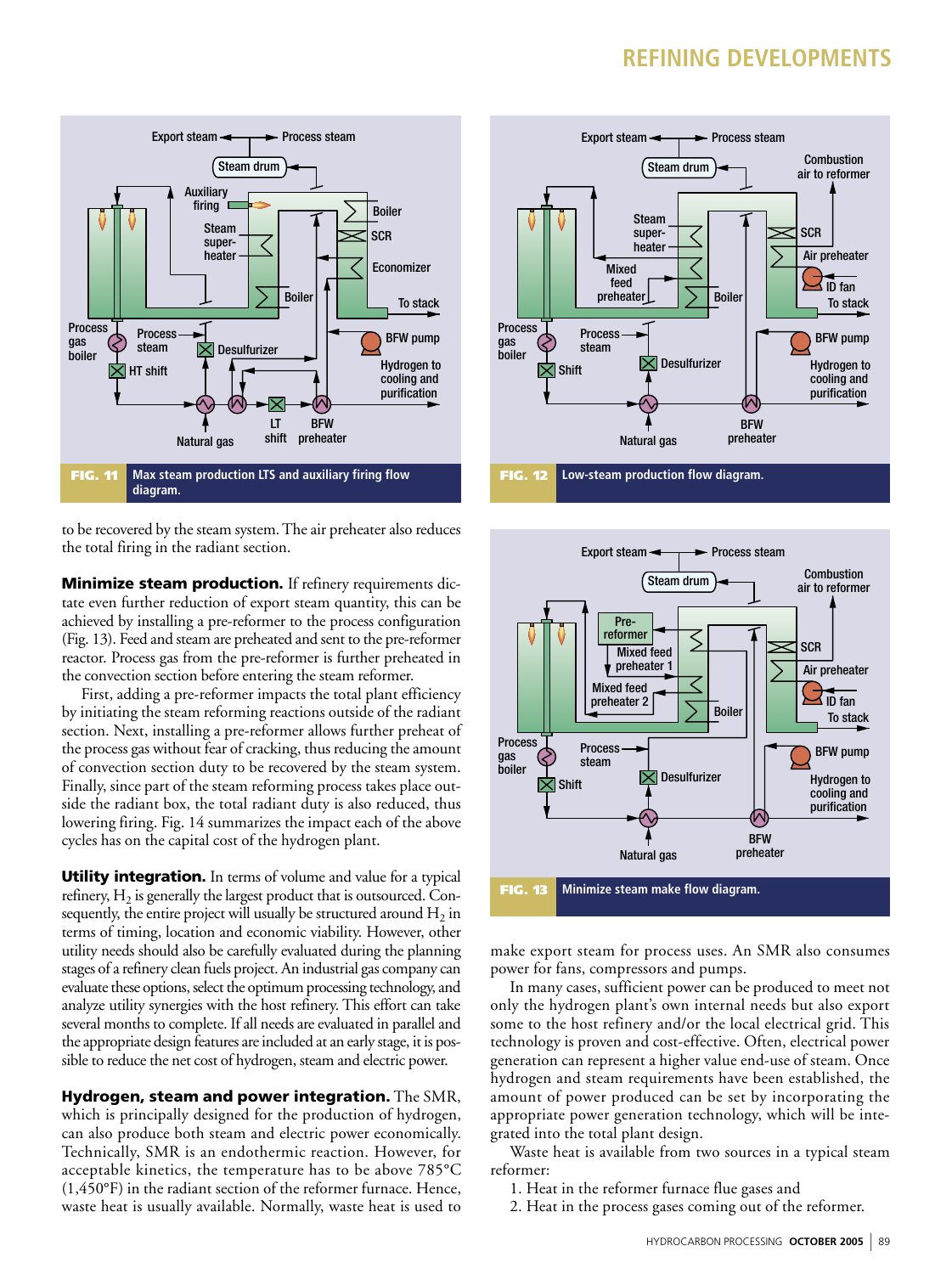

The heat from the reformer furnace can be used to generate steam, superheat steam, preheat air, and preheat the feed/steam mixture. Heat from the process gas is used in preheating the feed to the desulfurizer, generating steam in a process gas boiler, heating boiler feedwater, heating condensate, providing de-aeration steam, and providing heat to the makeup water. As more heat is recovered, the fuel efficiency is improved and cooling water requirements are reduced. However, additional heat integration does increase capital costs.

**Power integration.** The SMR will normally be base-loaded and run in a near steady state condition for  $H_2$  production. Demands for  $H_2$  will dictate the operational "dispatch" of the plant. Hence, the ability to independently vary steam or power output is limited. The preferred mode of SMR operation for steam and power would be "baseload," and other process boilers would handle swings in demand for either of these products.

A limited amount of steam demand variation can be incorporated if a condensing turbine is incorporated in the plant design (Fig. 8). However, the incremental power produced from swings in steam demand would probably have a reduced value if its availability cannot be guaranteed.

The technical viability of cogenerating power in hydrogen plants has been unequivocally established in several commercially operating plants. Ultimately, in a competitive and costdriven marketplace, a technical concept will be adopted only if it is economically attractive.

Case 1: Steam topping/condensing turbine. In a steam topping/condensing turbine scheme, the steam produced in the SMR is produced at higher than normal pressures, from 45 to 100 bar g. The higher-pressure steam is then throttled back to generate power and steam is exported as 45 bar g medium-pressure steam or to a lower pressure to generate additional power, depending on the refiners' steam system requirements. If maximum power output is desired and the export steam is not required for the refinery operations, the export steam can be condensed. Fig. 8 is a diagram of a topping turbine integrated with an SMR.

#### Case 2: Steam topping/gas turbine integrated SMR.

This configuration is a combination of a steam topping turbine



and a gas turbine. Basically, power production and economics are obtained as a combination of both the steam and gas turbines. A simplified flowsheet (Fig. 15) shows how the two turbines are integrated with an SMR. One of the key benefits of a gas turbine is the ability to use the hot exhaust from a gas turbine in the radiant section of the steam reformer. This hot gas at 540°C (1,000°F) still contains 13% oxygen and serves as combustion air to the reformer. Since this stream is hot, fuel consumption in the reformer is decreased.

The convection section takes the place of a heat recovery steam generator (HRSG) in a cogeneration design. Once the heat is recovered, the cooled gas enters an induced draft fan and leaves via the stack. Steam raised in the convection section can be put through either a topping or condensing turbine for power generation. In this design, the steam system in the hydrogen plant is upgraded above 45-100 bar g and sent to the topping turbine for further power recovery before export to the refiner. Appropriate bypasses can be incorporated into the plant design to decouple hydrogen and steam production from power production.

The system can be designed so that production of hydrogen and steam can continue in the event of loss of the power generation units through the incorporation of fresh air inlets into the SMR. This permits outages of the gas turbine for maintenance and repair. Separately, a gas turbine exhaust bypass system allows the gas turbine to be decoupled from the reformer. In the event of a reformer trip, the gas turbine can operate and continue to produce electricity and some steam. Economics for this combination can result in a favorable power cost of approximately \$0.03/kWh using a basis of \$76/1,000m<sup>3</sup> (\$2.52/MMBtu) for NG. Table 6 provides details of the economics. For comparative purposes, utilizing an NG price of \$166/1,000m<sup>3</sup> (\$5.50/ MMBtu), power is still generated for less than \$0.055/kWh.

Table 6 illustrates that electricity can be generated in a hydrogen plant in a number of process schemes. In general, power generation from an  $H_2$  plant is most cost-effective when a large steam requirement exists. If steam production must be minimized, the reformer becomes more expensive and the turbine system suffers from the lack of economy of scale. From a practical standpoint, the price of power